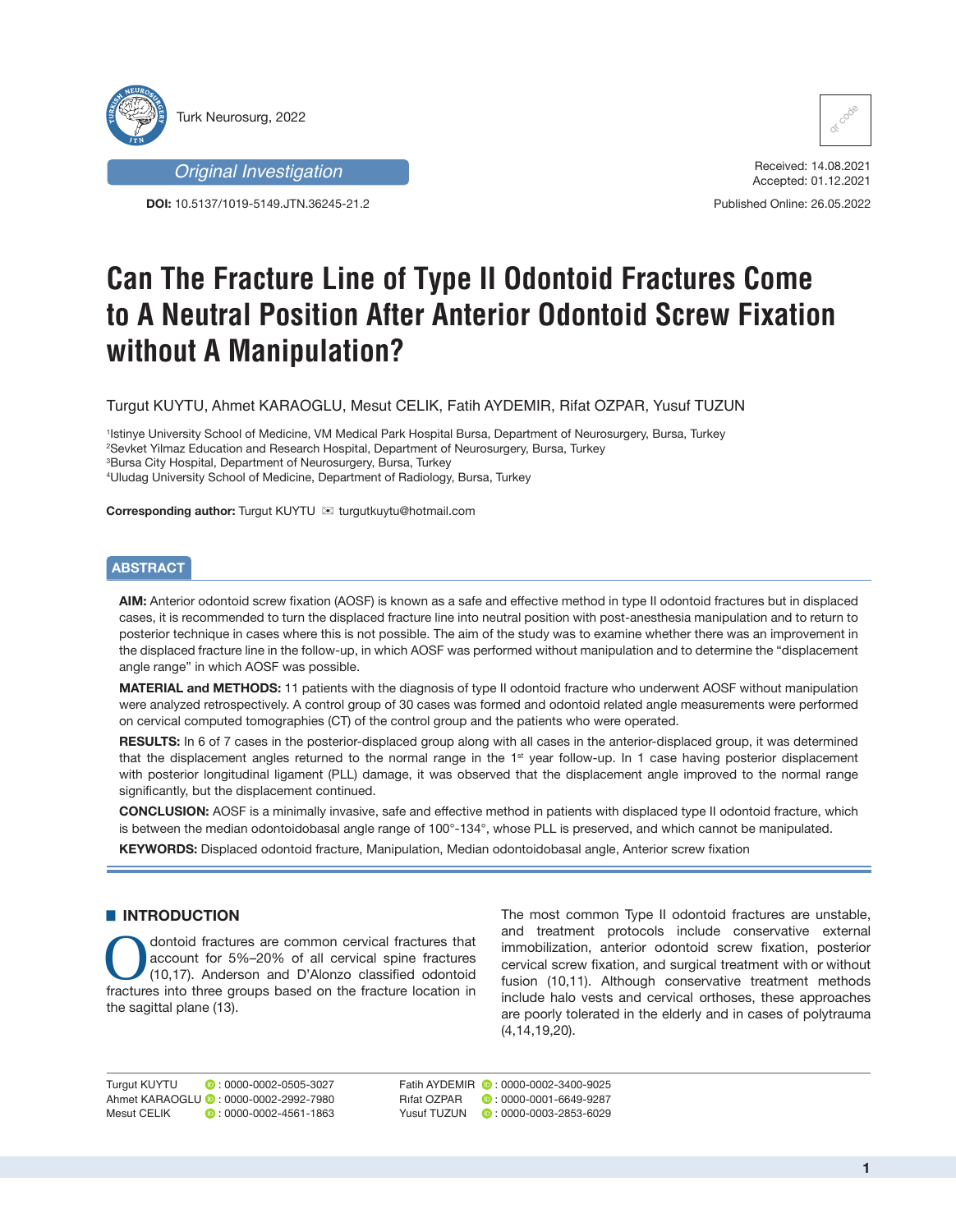Techniques such as anterior odontoid screw fixation, posterior stabilization techniques, and posterior transarticular screw fixation of C1–C2 have been described in surgical treatment of Type II odontoid fractures (2,3,7,12,18). However, in many reports for Type II odontoid fractures, anterior odontoid screw fixation has been emphasized as a safe and effective treatment method, because it preserves C1–C2 rotational motion and provides high fusion rates and rapid stabilization (1,6,9,15). In addition, it is recommended that displaced Type II odontoid fractures be brought to a neutral position by post-anesthesia manipulation; and in cases where this is not possible, a return to the posterior technique is recommended (8).

Finally, some studies have reported an increase in nonunion rates in cases with anterior or posterior displacement and with increased fracture line distance (13).

This study investigates whether patients undergoing anterior odontoid screw fixation for displaced odontoid fractures without preoperative manipulation showed an improvement in displacement angles during follow-up. In relation to displaced odontoid fractures this study also examines nonunion and the angle range in which anterior odontoid screw fixation is possible.

#### **Preoperative Planning and Operative Technique**

In the preoperative evaluation of our cases, neutral lateral, and anteroposterior (AP) cervical planes' X-rays and axial, sagittal, and coronal sectioned cervical CT were preferred. In the evaluation of the condition of the ligaments and spinal canal,magnetic resonance imaging (MRI) was preferred. In all cases, it was ensured that the transverse ligament was intact or not on MRI. All cases were taken to the operating table with maximum care to restrict movement in the supine position with the cervical collar attached and underwent orotracheal intubation using a fiberoptic intubation tube. Sudden and excessive cervical maneuvers were avoided during the intubation phase.

Subsequently, a pillow was placed under the shoulders and a soft roll in the neck space, and the head was slightly extended and fixed with a plaster on both sides (Figure 1). For a clear observation of the odontoid bone on anteroposterior (AP) fluoroscopy, the inside of the mouth was filled with sponges and left open. Preoperative traction application and manipulation under anesthesia were not performed in any of the cases, and a nail head was not used. After an ideal surgical positioning, neutral-lateral and AP images were taken using fluoroscopy, and the location of the broken odontoid bone and the alignment of the cervical axis were examined.

After sterile field cleaning and covering, a standard cervical discectomy opening from the right at the C4–C5 level was performed. After determining the distance with fluoroscopy, the fibrous fascia and longus colli muscles were opened with blunt dissection to reach the C2–C3 disc distance. The distance accuracy again was confirmed using fluoroscopy. The mandible was retracted cranially to provide a clearer viewing angle with a better and continuous view of the surgical area, especially in overweight and short-necked patients. Subsequently, an anterior partial discectomy was performed at C2–C3 distance and the middle superoanterior part of C3 vertebral body was drilled lightly in order to angle when rotating the screw. These preparations make manipulation comfortable to ensure an ideal rotation of the screw. Afterwards, drilling toward the fracture line was performed under fluoroscopy and care was taken to stay in the midline (Figure 2).

Again under fluoroscopy,the Kirschner wire was passed through the fracture line using a hand motor to reach the odontoid apex (Figure 3).

A different Kirschner wire was used to measure the penetration length and determine the appropriate screw size.

A thread cutter created a path for the screw to pass. We used threaded, slotted, 4 mm-self-tapping screws in our cases. During the procedures, we took care that the threaded part of the screw passed the fracture line and that the screw tip reached the odontoid apex.



Figure 1: Patient position; Supine position, the head in neutral midline, fixed with plaster, neck slightly extended, mouth open.



**Figure 2:** Drilling toward the fracture line, lateral fluoroscopy view.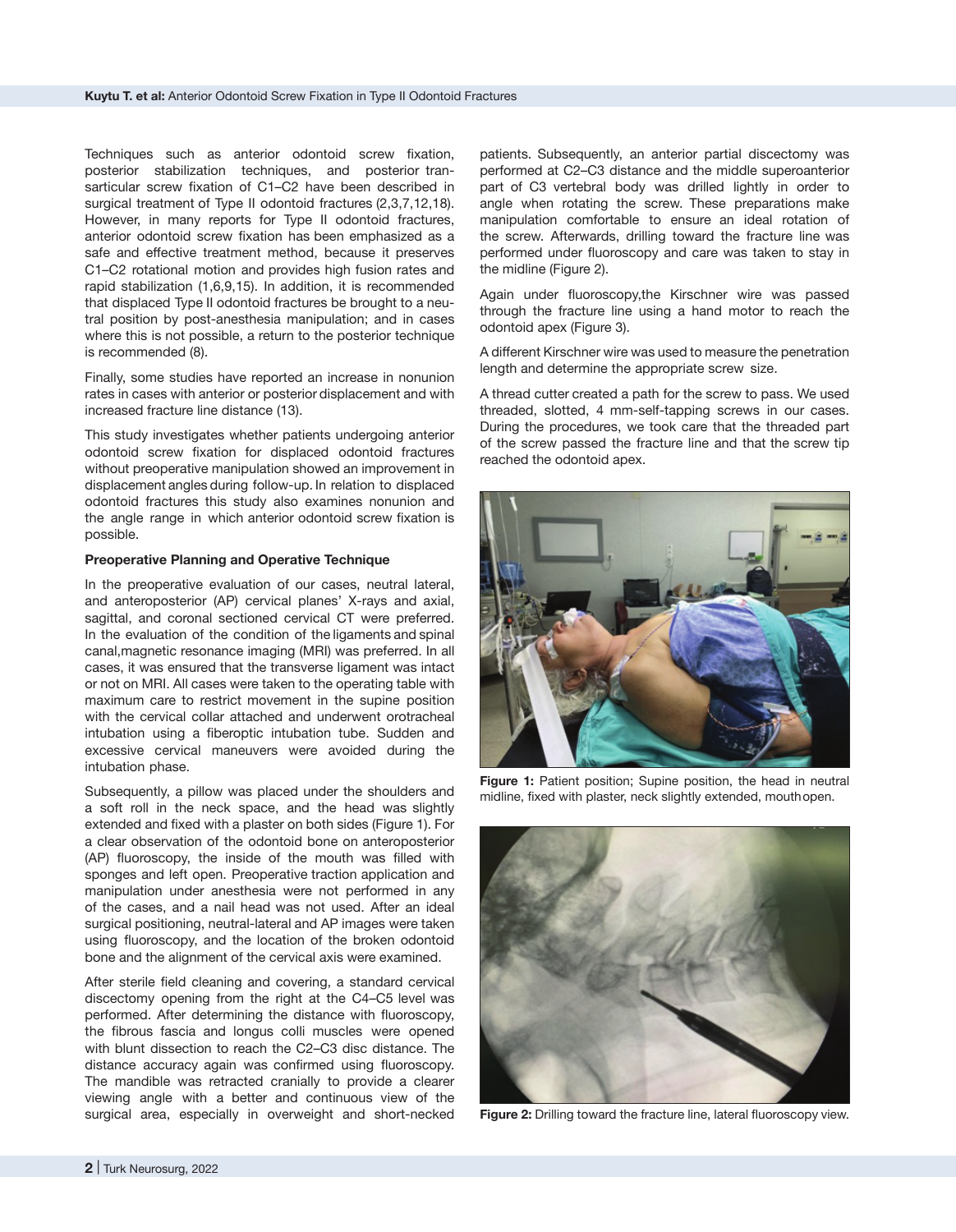

**Figure 3:** Advancing the Kirschner wire up to the odontoid apex using a hand motor.

# █ **MATERIAL and METHODS**

The study was started with Yüksek İhtisas Education and Research Hospital ethics committee approval with protocol number 2011-KAEK-25 2021/04-29. Our study retrospectively analyzed 11 cases operated in Neurosurgery Department of Yüksek İhtisas Education and Research Hospital between the years 2017 and 2020.

All cases were Type II odontoid fractures, classified by the Anderson and D'Alonzo system. The age, gender, cause of admission to the hospital, type of trauma, results of neurological examination, duration between trauma and surgery, and follow-up periods of all cases were documented (Table I). Preoperative cervical CT, cervical MRI, and cervical direct radiographs and CTs taken on the 1<sup>st</sup> postoperative day and 1<sup>st</sup> year control were collected. Also on the 1<sup>st</sup> year control hyperflexion-hyperextension dynamic direct radiographs were obtained. Preoperative routinely determined visual analog scale (VAS), Short Form Survey (SF-36) and the Neck Disability Index (NDI) and the same parameters in the  $1<sup>st</sup>$  year control were documented.

All CT images were evaluated by an independent neuroradiologist blinded to the study results. The preoperative, postoperative 1<sup>st</sup> day and postoperative 1<sup>st</sup> year images of 11 patients who underwent odontoid fusion surgery in the patient group were evaluated. Cervical CT images evaluated as normal from 30 patients ages 22-81 in the control group were examined. Angle and distance measurements were taken. In all cases, "median odontoidobasal angle (MOBA)", "lateral odontoid deviation angle (LODA)" and "posterior odontoid angulation angle (POAA)" were measured. In addition, "odontoid displacement distance (ODD)" was evaluated in the patient group and the direction of the dislocation was examined (Figure 4).

MOBA was measured in the patient group. Subsequently, cases were identified with displaced fractures outside the normal range and within the normal range compared to the control group. The cases were divided into three groups: anterior displaced fractures, neutral fractures, and posterior displaced fractures. Later, cervical CTs taken on postoperative  $1<sup>st</sup>$  day and at the end of the  $1<sup>st</sup>$  year were

**Table I:** Gender, Age, Complaint Before the Surgery, Trauma Type, Neurological Examination, Time Between the Trauma and Surgery, and Follow-Up Times of the 11 Cases

| Case<br><b>No</b> | Gender | Age | <b>Complaint</b> | Trauma Type                   | <b>Neurological</b><br><b>Examination</b> | Time between<br>trauma and<br>surgery (day) | Follow-up<br>time (month) |
|-------------------|--------|-----|------------------|-------------------------------|-------------------------------------------|---------------------------------------------|---------------------------|
|                   | M      | 30  | Neck pain        | In-vehicle traffic accident   | Intact                                    | 3                                           | 18                        |
| 2                 | F      | 79  | Neck pain        | Fall down from the same level | Intact                                    | 4                                           | 32                        |
| 3                 | M      | 23  | Neck pain        | In-vehicle traffic accident   | Intact                                    | 2                                           | 22                        |
| 4                 | M      | 53  | Neck pain        | In-vehicle traffic accident   | Intact                                    | 2                                           | 14                        |
| 5                 | F      | 86  | Neck pain        | Fall down from the same level | Intact                                    | 2                                           | 16                        |
| 6                 | M      | 59  | Neck pain        | In-vehicle traffic accident   | Intact                                    | 2                                           | 36                        |
| 7                 | M      | 24  | Neck pain        | In-vehicle traffic accident   | Intact                                    | 3                                           | 16                        |
| 8                 | M      | 52  | Neck pain        | In-vehicle traffic accident   | Intact                                    | 93                                          | 19                        |
| 9                 | F      | 70  | Neck pain        | Fall down from the same level | Intact                                    | 3                                           | 24                        |
| 10                | M      | 72  | Neck pain        | Vehicle crash                 | Intact                                    | 2                                           | 15                        |
| 11                | M      | 48  | Neck pain        | In-vehicle traffic accident   | Intact                                    | 3                                           | 28                        |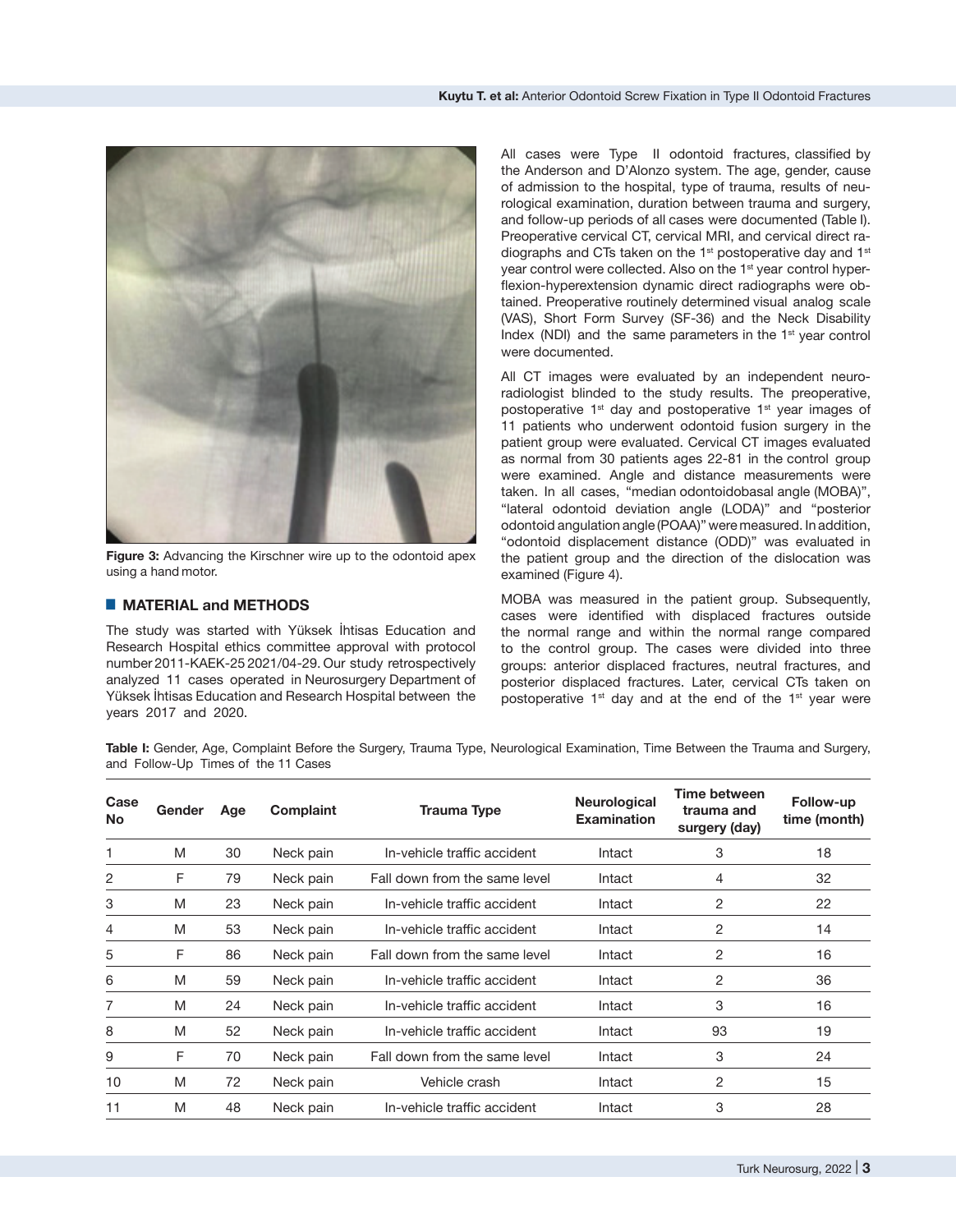

**Figure 4: A)** Median

odontoidobasal angle (a): the obtuse angle between the line parallel to the long axis of the odontoid [1] and the line joining the lower ends of C2 [2]. **B)** Lateral odontoid deviation angle (b): the angle between the line passing to the middle of the widest horizontal diameter of C2 [3] and the line joining the odontoid tip to the middle of the horizontal diameter [4]. **C)** Posterior odontoid angulation angle (c): the acute angle between the line parallel to the posterior margin of the odontoid [5] and the line parallel to the posterior edge of the C2 corpus [6]. **D)** Odontoid displacement distance (x):the distance between the tangent to the ruptured anterior edge of the odontoid [7] and the line parallel to this and passing through the upper anterior edge of the body [8]. **E)** Posterior odontoid angulation in a displaced fractured case (y).

reviewed and the mentioned angles were measured in the sagittal and coronal planes. The displacement angles and the nonunion rate in displacement cases by the  $1<sup>st</sup>$  vear were evaluated for improvement. In cases without improvement in the displacement angles, possible causes were investigated. Finally, the effect of permanent displacement on the clinic was investigated.

#### █ **RESULTS**

Eight of the cases were male and 3 were female. Ages ranged from 23 to 86 (mean 54). Neck pain was the most common complaint. The most common cause of trauma was vehicular traffic accident. All patients presented no neurological deficits. The interval between the trauma and surgery ranged from 2 days to 3 months. Follow-up time ranged from 14-36 months, with a mean of 21.8 months (Table I).

First, the odontoid angles of 30 cases in the normal population were measured, and the normal MOBA range was determined as 104°–111°. Then the MOBAs of the preoperative cervical CT in the sagittal plane were examined in our surgical cases. The cases were divided into 3 groups: anterior displaced fractures, neutral fractures, and posterior displaced fractures. (104–111° neutral; ≥112° posterior displaced; ≤103° anterior displaced). 2 cases were determined to be neutral (107°, 110°), 2 cases anteriorly displaced (100°, 102°), and 7 cases posteriorly displaced fractures (114°–134°) (Table II).

At the preoperative and postoperative  $1<sup>st</sup>$  day,  $1<sup>o</sup>$  and  $2<sup>o</sup>$  of difference was obtained at the MOBAs of the 2 patients with neutral fracture. There was no difference in the angle measurements of the  $1^{st}$  case on the postoperative  $1^{st}$  and  $1^{st}$ year (Table II). The 2<sup>nd</sup> neutral fracture case was revised due

to the development of disphagia on the postoperative  $3<sup>rd</sup>$  day. The MOBA in the sagittal plane of the cervical CT taken before revision was measured as 138°. The angle measurement performed on the 1<sup>st</sup> day after the revision was observed as 128 $^{\circ}$  but the 1 $^{\text{st}}$  year angle measurement was observed in neutral range (110°), (Table II). 1<sup>st</sup> year control cervical CTs of 2 patients with anterior displaced fractures showed that the MOBAs returned to the normal range (Table II).

Angles returned to the normal range in 6 of 7 patients with posterior displacement. In 1 case the preoperative angle progressed toward the normal level (from 133° to 116°) but did not reach the normal range (Table II).

Other parameters related to this case showed that the posterior longitudinal ligament (PLL) integrity was almost completely impaired on preoperative cervical MRI (Table II). This case was a 79-year-old female patient with chronic diseases such as diabetes mellitus and hypertension. Therefore, an anterior odontoid screw fixation was performed, with the thought that she might not be able to handle a long-term and bleeding surgery. However, the necessity of posterior stabilization in cases with PLL damage has been emphasized in the literature (13). We also accept that posterior cervical screw fixation may be more appropriate in this case.

Odontoid deviation to the right was observed in 4 cases (2°- 9°), while 1 case showed 3° of deviation to the left (Table II).

Fusion was observed in all patients, including the patient whose displacement did not reach the normal range (Table II).

No instability was observed in dynamic cervical radiographs in any of the cases at the 1<sup>st</sup> year (Table II).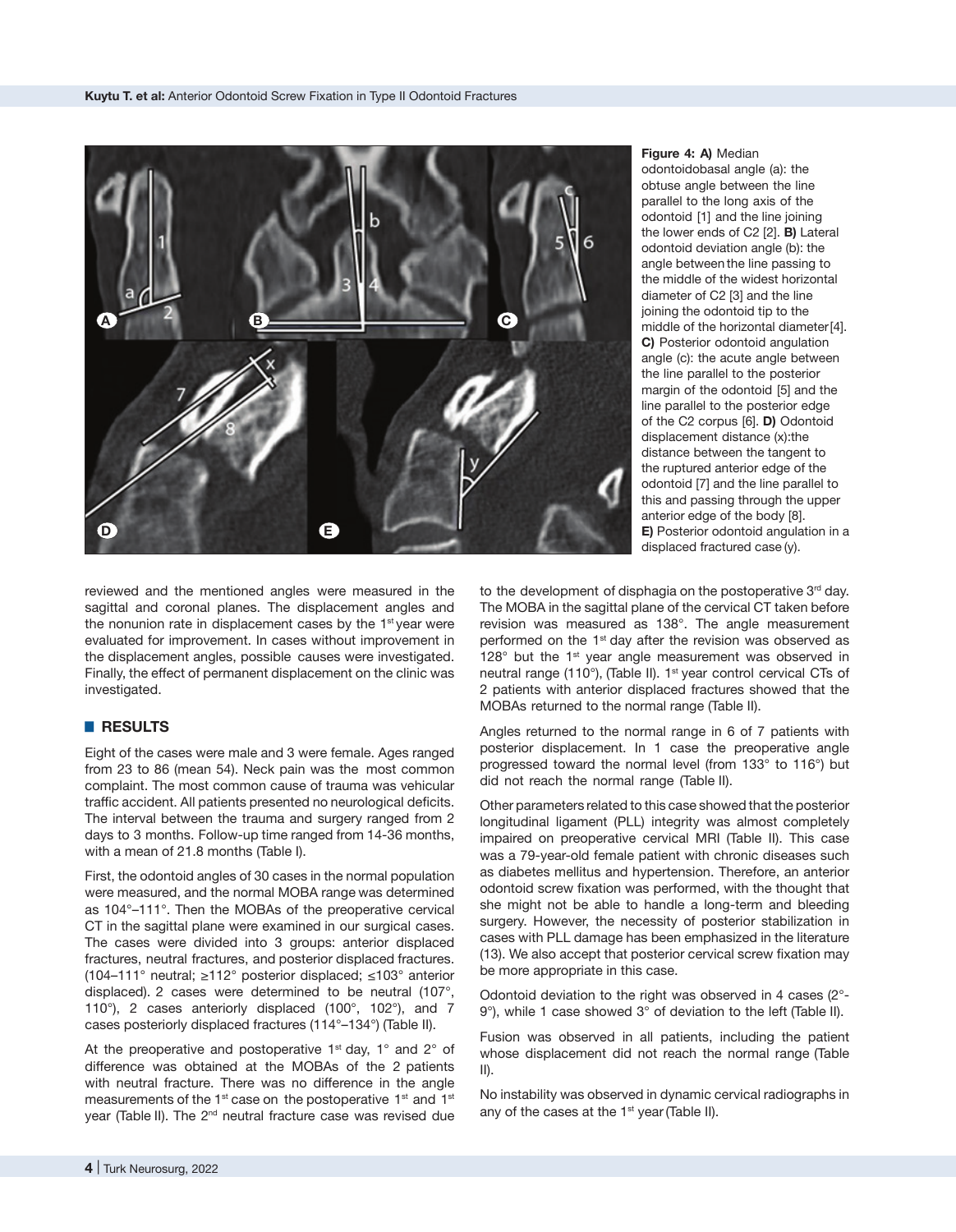**Table II:** Median odontoidobasal angle (MOBA), lateral odontoid deviation angle (LODA), posterior odontoid angulation angle (POAA), odontoid displacement distance (ODD), dislocation direction (DOD), posterior longitudinal ligament status (PLL), presence of instability in 1<sup>st</sup> year dynamic radiographs and presence of fusion in 1<sup>st</sup> year cervical CT (Figure 4)

| <b>Case No</b> |                                               | $MOBA$ ( $°$ ) | LODA $(°)$              |                           | POAA (°) ODD (mm)         | <b>DOD</b>   | <b>PLL</b> | Instability Fusion       |                                  |
|----------------|-----------------------------------------------|----------------|-------------------------|---------------------------|---------------------------|--------------|------------|--------------------------|----------------------------------|
| 1              | Preop                                         | 112            | 9(R)                    | 11                        | 5                         | P            | intact     | $\overline{\phantom{0}}$ |                                  |
|                | Postop 1 <sup>st</sup> day                    | 112            | 8                       | 10                        | 0,9                       | $\mathsf P$  |            |                          |                                  |
|                | Postop 1 <sup>st</sup> year                   | 108            | 8                       | $\overline{c}$            | $\mathsf{O}\xspace$       | N            |            |                          | $\! +$                           |
| 2              | Preop                                         | 133            | 0                       | 30                        | 3                         | P            | damaged    | $\qquad \qquad -$        |                                  |
|                | Postop 1 <sup>st</sup> day                    | 129            | $\mathsf 0$             | 26                        | 1.5                       | $\mathsf{P}$ |            |                          |                                  |
|                | Postop 1 <sup>st</sup> year                   | 116            | 0                       | 12                        | $\mathsf 0$               | $\sf P$      |            |                          | $^{+}$                           |
| 3              | Preop                                         | 107            | 3(L)                    | 3                         | 0                         | N            | intact     |                          |                                  |
|                | Postop 1 <sup>st</sup> day                    | 106            | 3                       | 2                         | 0                         | ${\sf N}$    |            |                          |                                  |
|                | Postop 1 <sup>st</sup> year                   | 106            | 3                       | $\overline{c}$            | $\mathsf 0$               | N            |            |                          | $\! +$                           |
| 4              | Preop                                         | 120            | 4(R)                    | 22                        | 1.3                       | P            | intact     |                          |                                  |
|                | Postop 1 <sup>st</sup> day                    | 118            | 4                       | 20                        | 0.8                       | P            |            |                          |                                  |
|                | Postop 1 <sup>st</sup> year                   | 108            | 4                       | $\overline{4}$            | $\mathsf 0$               | N            |            |                          | $\! +$                           |
| 5              | Preop                                         | 115            | 0                       | 12                        | 1.9                       | P            | intact     |                          |                                  |
|                | Postop 1 <sup>st</sup> day                    | 114            | 0                       | 12                        | 1.5                       | $\mathsf P$  |            |                          |                                  |
|                | Postop 1 <sup>st</sup> year                   | 106            | 0                       | $\overline{c}$            | $\mathsf 0$               | N            |            |                          | $^{+}$                           |
| 6              | Preop                                         | 120            | 7(R)                    | $\overline{7}$            | 4.5                       | $\sf P$      | intact     |                          |                                  |
|                | Postop 1 <sup>st</sup> day                    | 116            | 7                       | 5                         | $\overline{c}$            | $\mathsf{P}$ |            |                          |                                  |
|                | Postop 1 <sup>st</sup> year                   | 107            | 7                       | 1                         | $\mathsf 0$               | ${\sf N}$    |            |                          | $\! +$                           |
| 7              | Preop                                         | 110            | 2(R)                    | 4                         | $\ensuremath{\mathsf{3}}$ | ${\sf N}$    | intact     |                          |                                  |
|                | Postop 1 <sup>st</sup> day                    | 108            | 2                       | 4                         | $\overline{c}$            | N            |            |                          |                                  |
|                | Postop 3rd day                                | 138            | $\mathbf{2}$            | 29                        | $\mathbf 5$               | $\mathsf{P}$ |            |                          |                                  |
|                | Postop 1 <sup>st</sup> day after<br>revision  | 128            | 2                       | 28                        | 4                         | P            |            |                          |                                  |
|                | Postop 1 <sup>st</sup> year after<br>revision | 110            | $\overline{c}$          | 5                         | 0                         | ${\sf N}$    |            |                          | $^{+}$                           |
| 8              | Preop                                         | 100            | 2(L)                    | 4                         | 3                         | Α            | intact     | $\overline{\phantom{a}}$ |                                  |
|                | Postop 1 <sup>st</sup> day                    | 101            | $\overline{\mathbf{c}}$ | 5                         | 1                         | A            |            |                          |                                  |
|                | Postop 1 <sup>st</sup> year                   | 106            | $\overline{c}$          | 1                         | 0                         | N            |            |                          |                                  |
| 9              | Preop                                         | 102            | 3(R)                    | $\overline{7}$            | 4.1                       | A            | intact     |                          |                                  |
|                | Postop 1 <sup>st</sup> day                    | 102            | 3                       | $\overline{7}$            | 1.2                       | A            |            |                          |                                  |
|                | Postop 1 <sup>st</sup> year                   | 108            | 3                       | $\overline{4}$            | $\mathsf{O}\xspace$       | N            |            |                          | $+$                              |
| 10             | Preop                                         | 114            | 4(R)                    | 25                        | 1.7                       | P            | intact     |                          |                                  |
|                | Postop 1 <sup>st</sup> day                    | 112            | 4                       | 22                        | $\mathsf 0$               | P            |            |                          |                                  |
|                | Postop 1 <sup>st</sup> year                   | 107            | $\overline{4}$          | 8                         | $\mathsf 0$               | N            |            |                          | $^{+}$                           |
| 11             | Preop                                         | 134            | 0                       | 33                        | 0.7                       | P            | intact     |                          |                                  |
|                | Postop 1 <sup>st</sup> day                    | 129            | 0                       | 28                        | 0.4                       | P            |            |                          |                                  |
|                | Postop 1 <sup>st</sup> year                   | 111            | 0                       | $\ensuremath{\mathsf{3}}$ | 0                         | N            |            |                          | $\begin{array}{c} + \end{array}$ |
|                |                                               |                |                         |                           |                           |              |            |                          |                                  |

*\*N: Neutral, A: Anterior, P: Posterior.*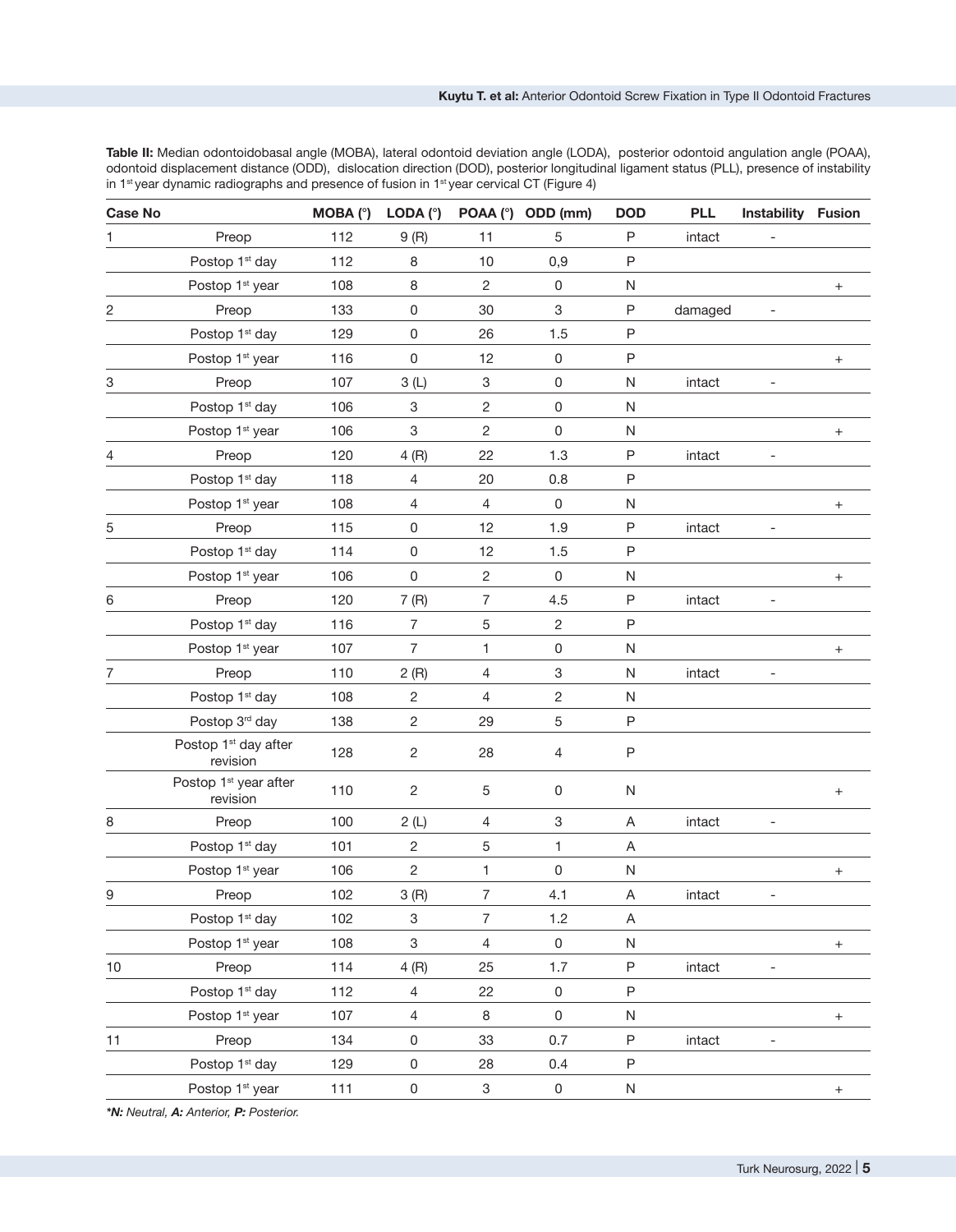#### **Complications**

In 1 patient with neutral fracture, dysphagia developed on the postoperative 3<sup>rd</sup> day. Cervical CT revealed that the screw was displaced posteriorly, so the patient was re-operated for revision. The displaced screw was placed again using an anterior approach and subsequently the dysphagia complaint improved. Fusion was observed in the 1<sup>st</sup> year control cervical CT and the MOBA was observed in the neutral range (Figure 5). It was thought that  $1<sup>st</sup>$  operation failed because the screw could not hold the fractured odontoid tightly enough and the screw angle could not be fixed properly because the screw was not completely inside the cortex (Figure 5).

#### No other complications were observed.

Preoperative and postoperative 1<sup>st</sup> year VAS, SF-36 and NDI scores of the cases showed that pain was relieved in all cases, quality of life was high, and there was no restriction in neck rotation (Table III). In the patient whose displacement did not improve exactly, there was no decrease in the quality of life compared to the patients who were clinically neutral or whose displacement improved (Table III). A statistical improvement was observed within the preoperative and postoperative clinical parameters (Table IV).

Other than this, no complications were observed.

### █ **DISCUSSION**

Due to the development of surgical instruments and the less traumatic nature of the technique, anterior cervical odontoid screw fixation has become increasingly common.It has many advantages over posterior cervical interventions: normal C1– C2 anatomy and rotation can be preserved, no bone graftis required, patients can tolerate postoperative pain more easily with the preservation of the posterior paravertebral muscle structure, perioperative bleeding is less, and postoperative immobilization is not required (13).

This method is contraindicated in the presence of C1–C2 instability, transverse ligament damage, fragmented fractures



Figure 5: Sagittal plane cervical CT images of the patient who underwent revision surgery: A) Preoperative, B) postoperative 1<sup>st</sup> day after the 1st operation, **C)** postoperative 3rd day after the 1st operation (after the development of dysphagia), **D)** postoperative 1st day after revision surgery, **E)** postoperative 3rd month after revision surgery, **F)** postoperative 1st year after revision surgery.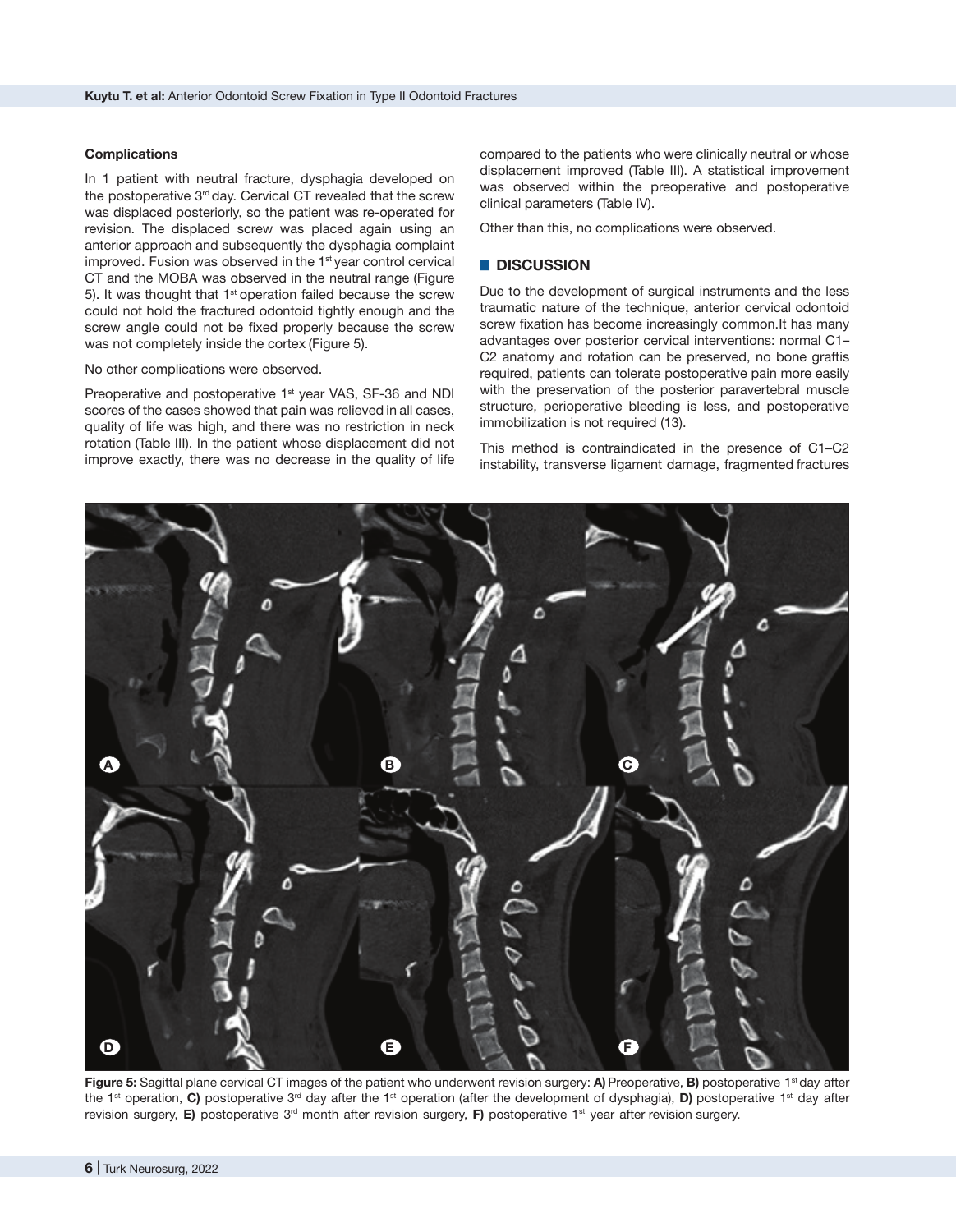| <b>Case No</b> | <b>VAS (Preop/Postop)</b> | <b>NDI (Preop/Postop)</b> | SF-36 (Preop/Postop) | <b>Limitation in NeckRotation</b> |
|----------------|---------------------------|---------------------------|----------------------|-----------------------------------|
|                | 8/2                       | 38/3                      | 20/85                | $\overline{\phantom{a}}$          |
| $\overline{2}$ | 10/3                      | 41/5                      | 15/80                | $\qquad \qquad \blacksquare$      |
| 3              | 6/1                       | 32/3                      | 25/85                | $\overline{\phantom{a}}$          |
| 4              | 9/3                       | 37/7                      | 20/80                | $\overline{\phantom{a}}$          |
| 5              | 8/3                       | 36/5                      | 20/80                |                                   |
| 6              | 9/2                       | 40/4                      | 15/85                |                                   |
| 7              | 7/1                       | 38/3                      | 25/95                | -                                 |
| 8              | 8/3                       | 35/6                      | 20/75                | -                                 |
| 9              | 7/2                       | 34/6                      | 25/80                | $\overline{\phantom{a}}$          |
| 10             | 7/2                       | 32/5                      | 25/85                | $\overline{\phantom{a}}$          |
| 11             | 8/3                       | 27/5                      | 20/80                | $\overline{\phantom{a}}$          |

**Table III:** Clinical Outcomes (Preoperative/Postoperative 1<sup>st</sup> year)

Table IV: Statistical Analysis of Clinical Outcomes; Mean Values for Pre-Postoperative Values of VAS, NDI and SF-36 Parameters were Obtained. Paired Samples t Test was Used to Calculate the Difference and p-values

| <b>Parameter</b> | <b>Preoperative</b> | <b>Postoperative</b> | <b>Difference</b> |         |
|------------------|---------------------|----------------------|-------------------|---------|
| VAS (neck pain)  | 7.91                | 2.27                 | 23.11             | < 0.001 |
| <b>NDI</b>       | 35.45               | 4.73                 | 23.02             | < 0.001 |
| <b>SF-36</b>     | 20.91               | 82.73                | $-39.93$          | < 0.001 |

of C2 corpus and pathological fractures. Osteoporosis is among the relative contraindications. Although short, kyphotic neck structure and barrel chest do not constitute contraindications, they make the surgery more difficult (13).

The group in which the technique was applied most easily and with high success was the neutral group, followed by posterior displacement group (2). However, screw rotation is relatively difficult in anterior displaced cases (2).

In displaced cases, manipulation with fluoroscopy is recommended before the surgical procedure under general anesthesia (8). In addition, some studies suggest switching to the posterior approach in displaced cases that cannot be brought to the neutral position despite manipulation (5,8,13,16). In the follow-up of 129 patients with anterior displaced odontoid fractures, Apfelbaum et al. reported significantly higher nonunion rates compared to other forms (2). Similarly, Dantas et al. reported 94% fusion in posteriorly displaced and neutral fractures, stating that the fusion rate was much lower in anterior displaced cases recommending against anterior cervical odontoid screw fixation in these cases (5). Another report published on the treatment algorithm showed that the inability to reduce the displaced fracture preoperatively requires a return to posterior stabilization (8).

In contrast to these studies, there was no nonunion complication in our study. Fusion was observed in the firstyear controls of all our cases.

Unlike other reports in the literature, we did not perform postanesthesia manipulation in any of our cases due to the risk of cord injury.

In the follow-up of the cases in which we performed anterior cervical odontoid screw fixation with a displaced angle without manipulation and neutralization of the fracture angle in anterior or posterior displaced cases, we observed that the odontoid angles reached the normal range within the 1<sup>st</sup> year in all but one case. In the one case that did not improve, we found that the fracture odontoid angle progressed toward the neutral range but did not reach the normal range (Table II). In this single case, there was no significant difference in extent of pain and quality of life compared to the clinically neutral or displacement-corrected group (Table III).

Two of our cases had anterior displacement and seven had posterior displacement. The other two cases were in the neutral group (Table II).

In preoperative and postoperative  $1<sup>st</sup>$  day cervical CT scans, there was nosignificant difference between the MOBA and POAAs. However, in six of the seven patients with posterior displacement, we observed that the displacement angles increased and reached the neutral normal range in the 1<sup>st</sup>year control cervical CTs. In one case, we saw that although there was a significant improvement in the displacement angle, it did not reach the normal range (Table II).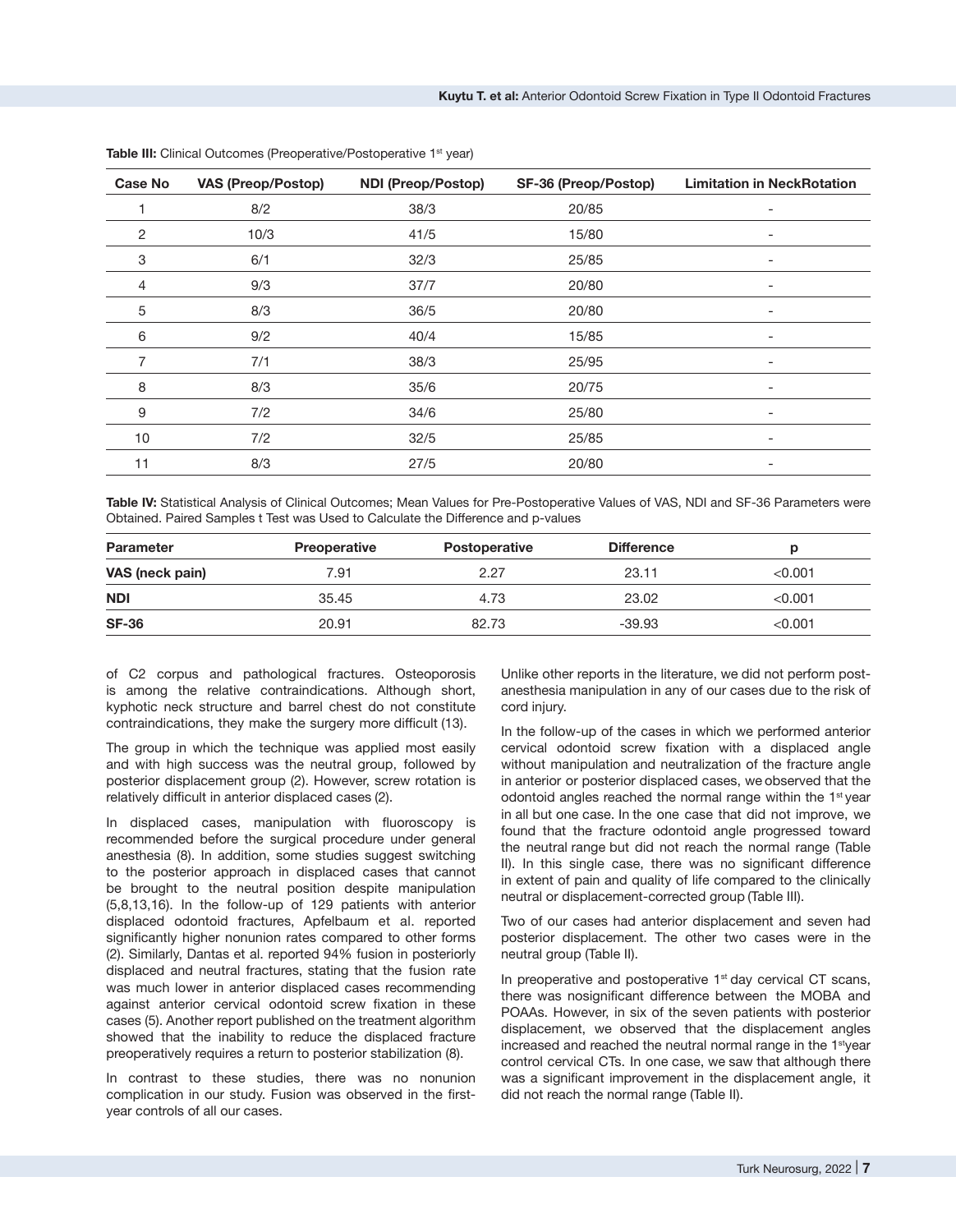In both cases with anterior displacement there was no significant difference between the MOBA and POAAs in the cervical CTs of the preoperative and postoperative 1<sup>st</sup>days. We found that the displacement angles increased and reached the normal range in the 1<sup>st</sup> year control cervical CTs (Table II).

In both cases in the neutral group, no evident difference was observed between the MOBA and POAAs in the preoperative and postoperative  $1<sup>st</sup>$  days cervical CTs and between the odontoid angles in the 1<sup>st</sup> year control cervical CTs (Table II).

In the case that was displaced posteriorly and did not reach the normal range despite significant improvement in the displacement angle at the  $1<sup>st</sup>$  year follow-up, we observed that the integrity of the PLL was disrupted in cervical MRI. In other cases, however, PLL was intact (Table II).

Surgical treatment, regardless of age, seems to be the standard in the surgical treatment of Type II odontoid fractures, which are considered unstable. Among the surgical techniques, anterior odontoid screw fixation seems superior due to C1–C2 rotational movement, high fusion rates, fast stabilization, no requirement of bone graft, enhanced pain tolerance in the postoperative period due to the preservation of posterior paravertebral muscle structure, diminished bleeding in the preoperative period and no requirement for immobilization after the intervention. For cases that cannot be reduced among displaced cases, abandoning the anterior approach results in the loss of all advantages of the anterior approach. Our study shows that in cases with displacement angles in the range of 100°–134° (MOBA) and intact PLL, even if reduction cannot be achieved by manipulation, it would be more advantageous to apply the anterior intervention regardless of age.

#### █ **CONCLUSION**

Anterior cervical odontoid screw fixation is a minimally invasive, safe, and effective method in isolated type II displaced odontoid fractures that cannot be reduced by preoperative manipulation, and in cases with anterior and posterior displacement between 100°–134° (MOBA) and preserved PLL integrity. In the follow-up of these cases, the displaced fracture line returns to the neutral position.

#### **Limitation of the Study**

In our series of 11 cases, we determined a suitable angle range for anterior intervention in displaced cases. In the future, this angle range will perhaps expand with new multicenter studies involving more cases.

#### █ **ACKNOWLEGEMENTS**

The authors thank Istinye University Venustats employees and Enago Academic Translation editors for their assistance in manuscript translation and editing.

# █ **AUTHORSHIP CONTRIBUTION**

**Study conception and design:** TK, AK **Data collection:** AK, MC

# **Analysis and interpretation of results:** TK, AK, RO

**Draft manuscript preparation:** FA

# **Critical revision of the article:** TK, YT

All authors (TK, AK, MC, FA, RO, YT) reviewed the results and approved the final version of the manuscript.

#### █ **REFERENCES**

- 1. Aebi M, Etter C, Coscia M: Fractures of the odontoid process. Treatment with anterior screw fixation. Spine (Phila Pa 1976) 14(10):1065-1070, 1989
- 2. Apfelbaum RI, Lonser RR, Veres R, Casey A: Direct anterior screw fixation for recent and remote odontoid fractures. J Neurosurg 93(2):227-236, 2000
- 3. Brooks AL, Jenkins EB: Atlanto-axial arthrodesis by the wedge compression method. J Bone Joint Surg Am 60(3): 279-284, 1978
- 4. Chi YL, Wang XY, Xu HZ, Lin Y, Huang QS, Mao FM, Ni WF, Wang S, Dai LY: Management of odontoid fractures with percutaneous anterior odontoid screw fixation. Eur Spine J 16(8):1157-1164, 2007
- 5. Dantas FL, Prandini MN, Caíres AC, Fonseca GA, Raso JL: Tratamento cirúrgico das fraturas do odontóide tipo II com parafuso anterior: Análise de 15 casos. Arquivos de Neuro-Psiquiatria 60(3-B):823-829, 2002
- 6. Eap C, Barresi L, Ohl X, Saddiki R, Mensa C, Madi K, Dehoux E: Odontoid fractures anterior screw fixation: A continuous series of 36 cases. Orthop Traumatol Surg Res 96(7):748-752, 2010
- 7. Gallie WE: Fractures and dislocations of the cervical spine. Am J Surg 46:495-499, 1939
- 8. Gonschorek O, Vordemvenne T, Blattert T, Katscher S, Schnake KJ: Treatment of odontoid fractures: Recommendations of the spine section of the german society for orthopaedics and trauma (DGOU). Global Spine J 8(2):12S-17S, 2018
- 9. Henry AD, Bohly J, Grosse A: Fixation of odontoid fractures by an anterior screw. J Bone Joint Surg Br 81(3):472-477, 1999
- 10. Joaquim AF, Patel AA: Surgical treatment of Type II odontoid fractures: Anterior odontoid screw fixation or posterior cervical instrumented fusion? Neurosurg Focus 38:E11, 2015
- 11. Keskin F, Gomleksiz C, Sasani M, Oktenoglu T, Suzer T, Ozer AF: Clinical Results of Anterior Odontoid Screw Fixation for Type II Odontoid Fractures. Turk Neurosurg 24(5):750–756, 2014
- 12. Koller H, Kammermeier V, Ulbricht D, Assuncao A, Karolus S, van den Berg B, Holz U: Anterior retropharyngeal fixation C1-2 for stabilization of atlantoaxial instabilities: Study of feasibility, technical description and preliminary results. Eur Spine J 15(9):1326-1338, 2006
- 13. Lee TK, Han MS, Lee SK, Moon BJ, Lee JK: Outcomes of patients undergoing anterior screw fixation for odontoid fracture and analysis of the predictive factors for surgical failure. Neurospine 17(3):603-609, 2020
- 14. Lind B, Sihlbom H, Nordwall A: Halo-vest treatment of unstable traumatic cervical spine injuries. Spine (Phila Pa 1976) 13(4):425-432, 1988